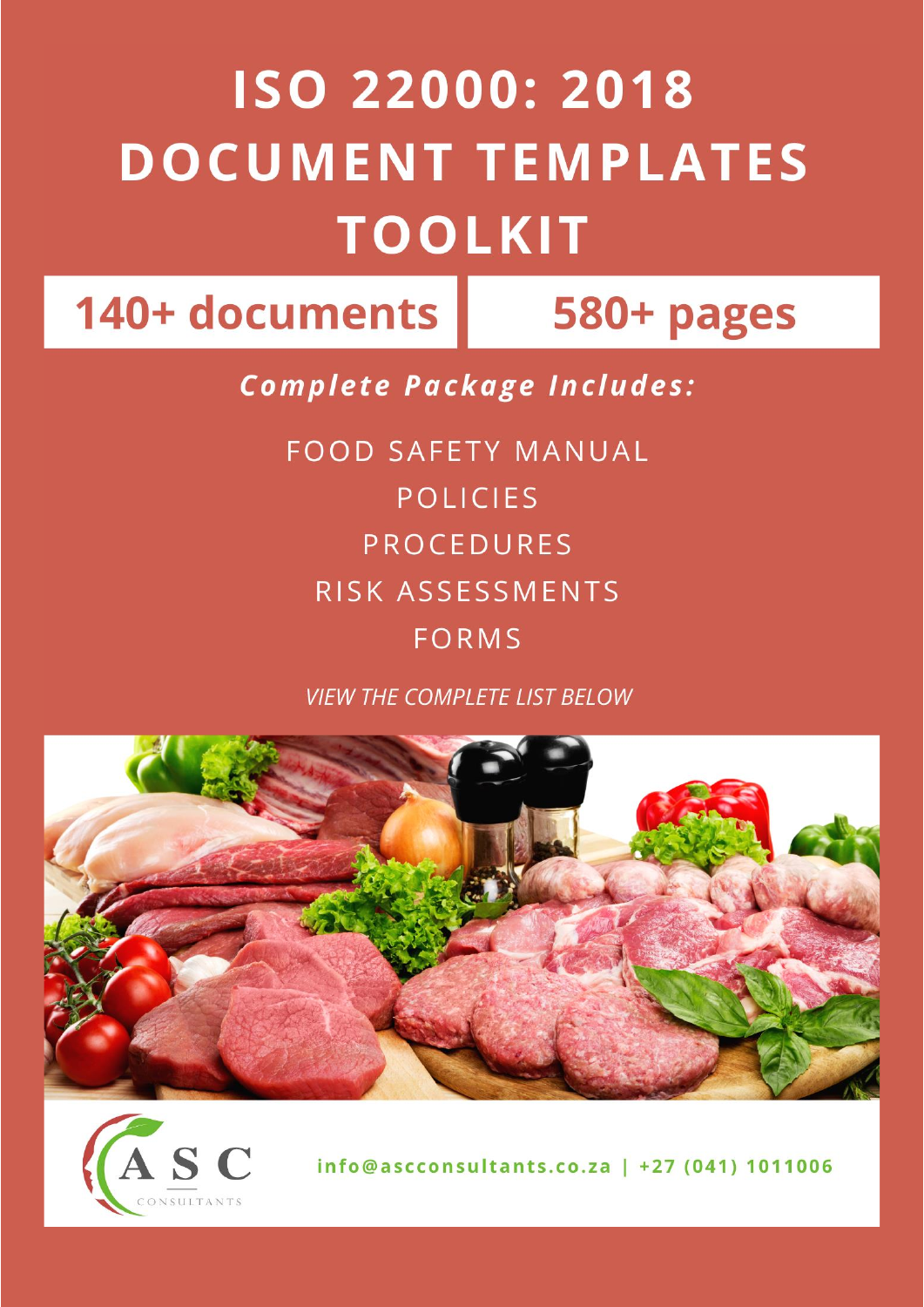## **PART 1: ISO 22000: 2018 Food Safety Management System**

| <b>DOC NO</b>                         | <b>DOCUMENT NAME</b>                                    | <b>TYPE OF DOCUMENT</b> | <b>PAGES</b>   |  |
|---------------------------------------|---------------------------------------------------------|-------------------------|----------------|--|
|                                       | <b>PART 1.1: Food Safety Management System Manual</b>   |                         |                |  |
| <b>ISO001</b>                         | Food Safety Management Systems Manual                   | Manual                  | 47             |  |
|                                       | <b>PART 1.2: Context of the Organisation (Clause 4)</b> |                         |                |  |
| <b>ISO002</b>                         | Context of the Organisation Procedure                   | Procedure               | 18             |  |
| <b>ISO003</b>                         | Clause 4.2: Needs and Expectations of Interest Parties  | Form                    | 3              |  |
| <b>ISO004</b>                         | Clause 4.2.1: Risk Assessment Matrix                    | Form                    | 1              |  |
|                                       | PART 1.3 - Leadership (Clause 5)                        |                         |                |  |
| <b>ISO005</b>                         | Leadership Procedure                                    | Procedure               | 5              |  |
| <b>ISO006</b>                         | Clause 5.3: Organisation Structure                      | Form                    | 1              |  |
| PART 1.4: Planning (Clause 6)         |                                                         |                         |                |  |
| <b>ISO007</b>                         | <b>Planning Procedure</b>                               | Procedure               | 9              |  |
|                                       | PART 1.5: Support (Clause 7)                            |                         |                |  |
| <b>ISO008</b>                         | <b>Support Procedure</b>                                | Procedure               | 10             |  |
| <b>ISO009</b>                         | Clause 7.2 & 7.3: Training Procedure                    | Procedure               | 5              |  |
| <b>ISO010</b>                         | Clause 7.4: Communication Procedure                     | Procedure               | 8              |  |
| <b>ISO011</b>                         | Clause 7.4.1: Communication Matrix                      | Form                    | $\overline{2}$ |  |
| <b>ISO012</b>                         | Clause 7.4.2: Document Codification                     | Form                    | 1              |  |
| <b>ISO013</b>                         | Clause 7.5: Form and Data Control Procedure             | Procedure               | 8              |  |
| <b>ISO014</b>                         | Clause 7.5.3: Control of Records Procedure              | Procedure               | 4              |  |
| <b>PART 1.6: Operation (Clause 8)</b> |                                                         |                         |                |  |
| <b>ISO014</b>                         | <b>Operation Procedure</b>                              | Procedure               | 12             |  |
| <b>ISO015</b>                         | Clause 8.2: Pre-requisite Programme Procedure           | Procedure               | $\overline{7}$ |  |
| <b>ISO016</b>                         | Clause 8.3: Identification and Traceability Procedure   | Procedure               | 4              |  |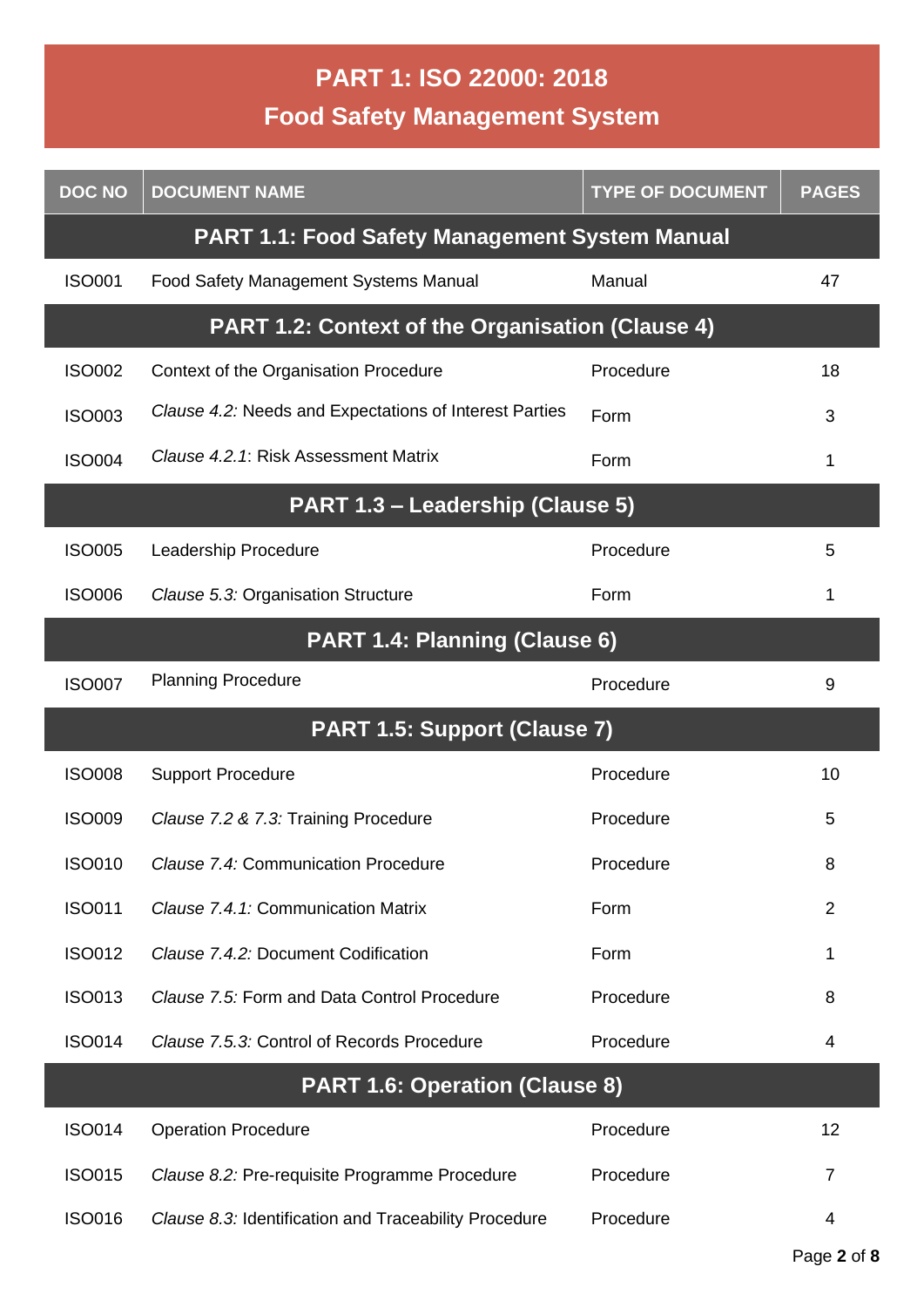| <b>DOC NO</b>                        | <b>DOCUMENT NAME</b>                                                           | <b>TYPE OF DOCUMENT</b> | <b>PAGES</b>   |  |
|--------------------------------------|--------------------------------------------------------------------------------|-------------------------|----------------|--|
| <b>ISO017</b>                        | Clause 8.4: Emergency Preparedness and Response<br>Procedure                   | Procedure               | 10             |  |
| <b>ISO018</b>                        | Clause 8.5: HACCP Methodology Procedure                                        | Procedure               | 13             |  |
| <b>ISO019</b>                        | Clause 8.6: HACCP Analysis Report                                              | Form                    | 42             |  |
| <b>ISO020</b>                        | Clause 8.6: HACCP Plan                                                         | Form                    | 5              |  |
| <b>ISO021</b>                        | Clause 8.7: Control of Monitoring and Measuring<br><b>Equipment Procedure</b>  | Procedure               | 5              |  |
| <b>ISO022</b>                        | Clause 8.9.1: Correction, Corrective and Preventive<br><b>Action Procedure</b> | Procedure               | 6              |  |
| <b>ISO023</b>                        | Clause 8.9.4: Disposal of Non-conforming Products                              | Form                    | 1              |  |
| <b>ISO024</b>                        | Clause 8.9.4: Control of Nonconforming Products<br>Procedure                   | Procedure               | 4              |  |
| <b>ISO025</b>                        | Clause 8.9.5: Product Withdrawal & Recall Procedure                            | Procedure               | 1              |  |
|                                      | <b>PART 1.7: Performance Evaluation (Clause 9)</b>                             |                         |                |  |
| <b>ISO025</b>                        | <b>Performance Evaluation Procedure</b>                                        | Procedure               | 4              |  |
| <b>ISO026</b>                        | Clause 9.2: Internal Audit Procedure                                           | Procedure               | 5              |  |
| <b>ISO027</b>                        | Clause 9.3: Management Review Procedure                                        | Procedure               | 4              |  |
|                                      | PART 1.8: Improvement (Clause 10)                                              |                         |                |  |
| <b>ISO028</b>                        | <b>Improvement Procedure</b>                                                   | Procedure               | 4              |  |
|                                      | <b>PART 1.9: Additional</b>                                                    |                         |                |  |
| Part 1.9.1: Procedures (Food Safety) |                                                                                |                         |                |  |
| <b>ISO029</b>                        | <b>Preliminary Analysis of Production Process Procedure</b>                    | Procedure               | 3              |  |
| <b>ISO030</b>                        | <b>Hazard Identification Procedure</b>                                         | Procedure               | 2              |  |
| <b>ISO031</b>                        | <b>HACCP Plan Procedure</b>                                                    | Procedure               | $\overline{7}$ |  |
| Part 1.9.2: Process Approach         |                                                                                |                         |                |  |
| <b>ISO032</b>                        | <b>Customer Service</b>                                                        | Form                    | 4              |  |
| <b>ISO033</b>                        | Engineering (Maintenance)                                                      | Form                    | 3              |  |
| <b>ISO034</b>                        | Process Flow for Dispatch                                                      | Form                    | $\overline{2}$ |  |
| <b>ISO035</b>                        | <b>Marketing Process Flow</b>                                                  | Form                    | 3              |  |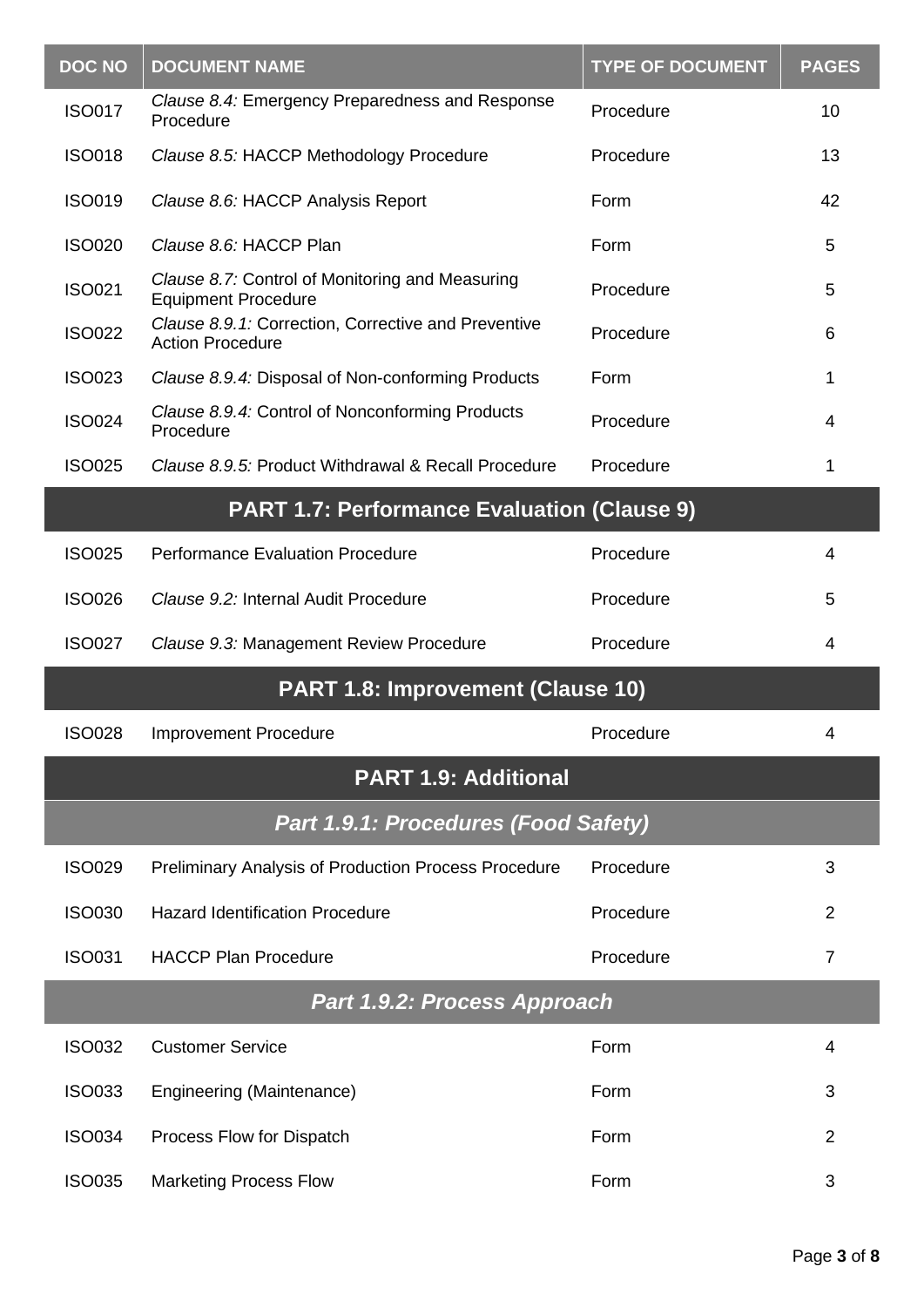| <b>DOC NO</b> | <b>DOCUMENT NAME</b>                                   | <b>TYPE OF DOCUMENT</b>     | <b>PAGES</b> |
|---------------|--------------------------------------------------------|-----------------------------|--------------|
| <b>ISO036</b> | Process Flow for Externally Provided Purchase Activity | Form (Table problem)        | 6            |
| <b>ISO037</b> | Process Flow for Quality Control                       | Form                        | 4            |
| <b>ISO038</b> | <b>Process Flow for Stores</b>                         | Form                        | 5            |
| <b>ISO039</b> | Food Safety Team Leader Processes                      | Form                        | 3            |
| <b>ISO040</b> | Process Flow for Training Activity                     | Form                        | 3            |
| <b>ISO041</b> | <b>Process Flow for Production</b>                     | Form                        | 3            |
|               | <b>Part 1.9.3: HACCP Forms</b>                         |                             |              |
| <b>ISO042</b> | <b>Food Safety Team</b>                                | Form (Blank)                | 1            |
| <b>ISO043</b> | <b>Food Safety Team</b>                                | Form (Completed<br>Example) | 1            |
| <b>ISO044</b> | <b>Product Description</b>                             | Form (Blank)                | 1            |
| <b>ISO045</b> | <b>Product Description</b>                             | Form (Completed<br>Example) | 1            |
| <b>ISO046</b> | <b>Process Flow Chart</b>                              | Form (Blank)                | 1            |
| <b>ISO047</b> | <b>Process Flow Chart</b>                              | Form (Completed<br>Example) | 1            |
| <b>ISO048</b> | <b>Hazard Analysis Report</b>                          | Form (Blank)                | 2            |
| <b>ISO049</b> | <b>Hazard Analysis Report</b>                          | Form (Completed<br>Example) | 42           |
| <b>ISO050</b> | <b>HACCP Plan</b>                                      | Form (Blank)                | 1            |
| <b>ISO051</b> | <b>HACCP Plan</b>                                      | Form (Completed<br>Example) | 5            |
| <b>ISO052</b> | <b>Corrective Action Plan for CCP</b>                  | Form (Blank)                | 1            |
| <b>ISO053</b> | Corrective Action Plan for CCP                         | Form (Completed<br>Example) | 1            |
| <b>ISO054</b> | <b>Environment Monitoring Plan</b>                     | Form (Blank)                | 1            |
| <b>ISO055</b> | <b>Environment Monitoring Plan</b>                     | Form (Completed<br>Example) | 1            |
| <b>ISO056</b> | <b>Operation Pre-requisite Programs</b>                | Form (Blank)                | 1            |
| <b>ISO057</b> | <b>Operation Pre-requisite Programs</b>                | Form (Completed<br>Example) | 1            |
| <b>ISO058</b> | <b>Pre-Requisite Programs</b>                          | Form (Blank)                | 13           |

I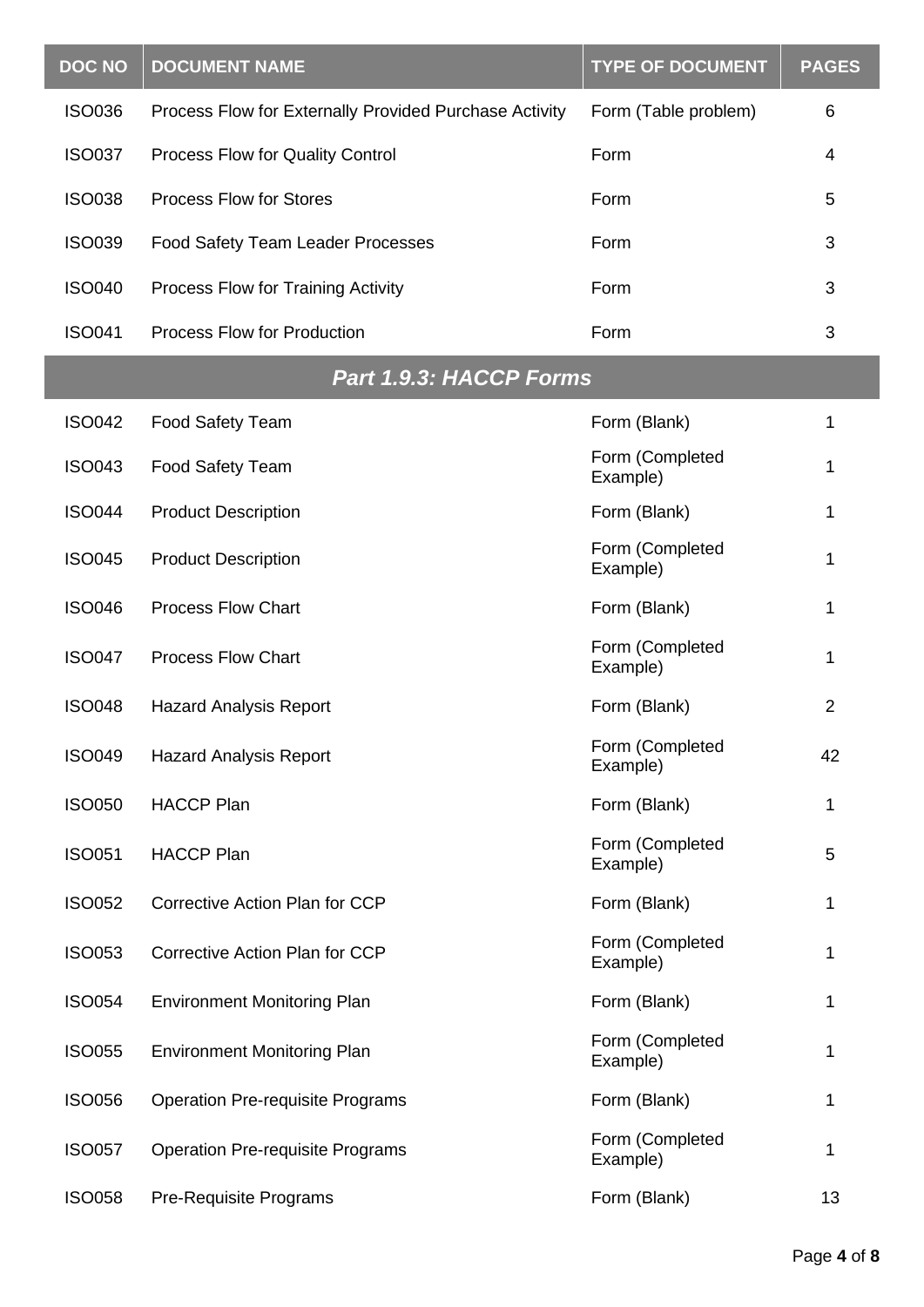| <b>DOC NO</b>            | <b>DOCUMENT NAME</b>                            | <b>TYPE OF DOCUMENT</b>     | <b>PAGES</b> |
|--------------------------|-------------------------------------------------|-----------------------------|--------------|
| <b>ISO059</b>            | <b>Pre-Requisite Programs</b>                   | Form (Completed<br>Example) | 15           |
|                          | Part 1.9.4: Auditing                            |                             |              |
| <b>ISO060</b>            | FSSC 22000 Audit Questionnaire                  | Form                        | 19           |
| <b>ISO061</b>            | ISO 22000: 2018 Clause-wise Audit Questionnaire | Form                        | 14           |
| <b>ISO062</b>            | Self-audit Checklist                            | <b>Excel File</b>           |              |
|                          | <b>Part 1.9.5: Customer Complaints</b>          |                             |              |
| <b>ISO063</b>            | <b>Customer Complaints Trends</b>               | <b>Excel File</b>           |              |
| <b>ISO064</b>            | <b>Customer Complaints Procedure</b>            | Procedure                   | 2            |
| Part 1.9.6: Verification |                                                 |                             |              |
| <b>ISO065</b>            | <b>Validation Procedure</b>                     | Procedure                   | 6            |
| <b>ISO066</b>            | Verification Log Template                       | <b>Excel File</b>           |              |
| <b>Part 1.9.7: Other</b> |                                                 |                             |              |
| <b>ISO067</b>            | <b>Skills Requirements</b>                      | Form                        | 1            |
| <b>ISO068</b>            | <b>Quality Plan</b>                             | Form                        | 1            |
| <b>ISO069</b>            | <b>Raw Material Specifications</b>              | Form                        | 1            |
| <b>ISO070</b>            | <b>Security Assessment</b>                      | Form                        | 1            |
| <b>ISO071</b>            | <b>Threat Assessment</b>                        | Form                        | 1            |
| <b>ISO072</b>            | <b>Vulnerability Assessment</b>                 | Form                        | 1            |
| <b>ISO073</b>            | <b>Risk Assessment Template</b>                 | Form                        | 3            |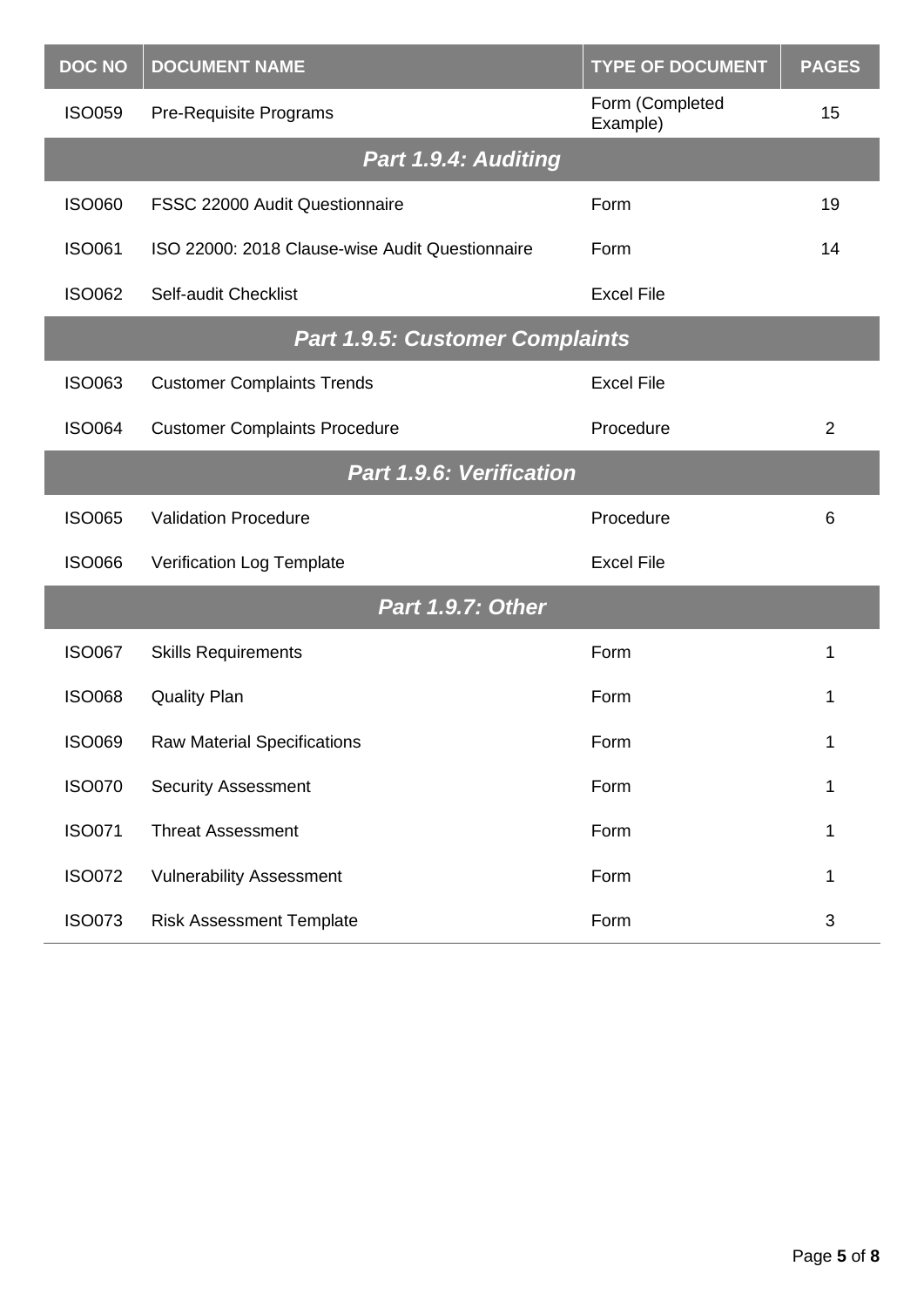## **PART 2: FORMS**

| <b>DOC</b><br><b>NO</b> | <b>DOCUMENT NAME</b>                                             | <b>TYPE OF</b><br><b>DOCUMENT</b> | <b>PAGES</b>   |
|-------------------------|------------------------------------------------------------------|-----------------------------------|----------------|
| <b>ISO074</b>           | Packing Report / Slip                                            | Form                              | 1              |
| <b>ISO075</b>           | Bag / Other Packing Material Inspection Report                   | Form                              | 1              |
| <b>ISO076</b>           | <b>Screen Checking Report</b>                                    | Form                              | 1              |
| <b>ISO077</b>           | Loading Vehicle Inspection Report                                | Form                              | 1              |
| <b>ISO078</b>           | <b>Breakdown History</b>                                         | Form                              | 1              |
| <b>ISO079</b>           | <b>Preventive Maintenance Schedule</b>                           | Form                              | 1              |
| <b>ISO080</b>           | <b>Preventive Maintenance Check Points</b>                       | Form                              | 6              |
| <b>ISO081</b>           | Daily Preventive Maintenance Check Points                        | Form                              | 2              |
| <b>ISO082</b>           | Preventive Maintenance Check Points for Building & Civil<br>Work | Form                              | $\overline{2}$ |
| <b>ISO083</b>           | <b>Incident Report</b>                                           | Form                              | 1              |
| <b>ISO084</b>           | <b>Temporary Maintenance Work Report</b>                         | Form                              | 1              |
| <b>ISO085</b>           | <b>Cleaning And Sanitation Report</b>                            | Form                              | 1              |
| <b>ISO086</b>           | <b>Housekeeping Records</b>                                      | Form                              | $\overline{2}$ |
| <b>ISO087</b>           | <b>Visitor's Entry Report</b>                                    | Form                              | 1              |
| <b>ISO088</b>           | <b>Fumigation Report</b>                                         | Form                              | 1              |
| <b>ISO089</b>           | Daily Sanitation Audit Report                                    | Form                              | $\overline{2}$ |
| <b>ISO090</b>           | Pest Control Logbook                                             | Excel                             |                |
| <b>ISO091</b>           | List Of Glass Items Inventory                                    | Excel                             |                |
| <b>ISO092</b>           | <b>Visual Inspection Report</b>                                  | Excel                             |                |
| <b>ISO093</b>           | Wooden Checking                                                  | Form                              | 1              |
| <b>ISO094</b>           | <b>Rodent Trapping Record</b>                                    | Form                              | 1              |
| <b>ISO095</b>           | <b>Operation Pre-Requisite Programs</b>                          | Form                              | 1              |
| <b>ISO096</b>           | <b>Water Tank Cleaning Report</b>                                | Form                              | 1              |
| <b>ISO097</b>           | <b>Water Line Cleaning Report</b>                                | Form                              | 1              |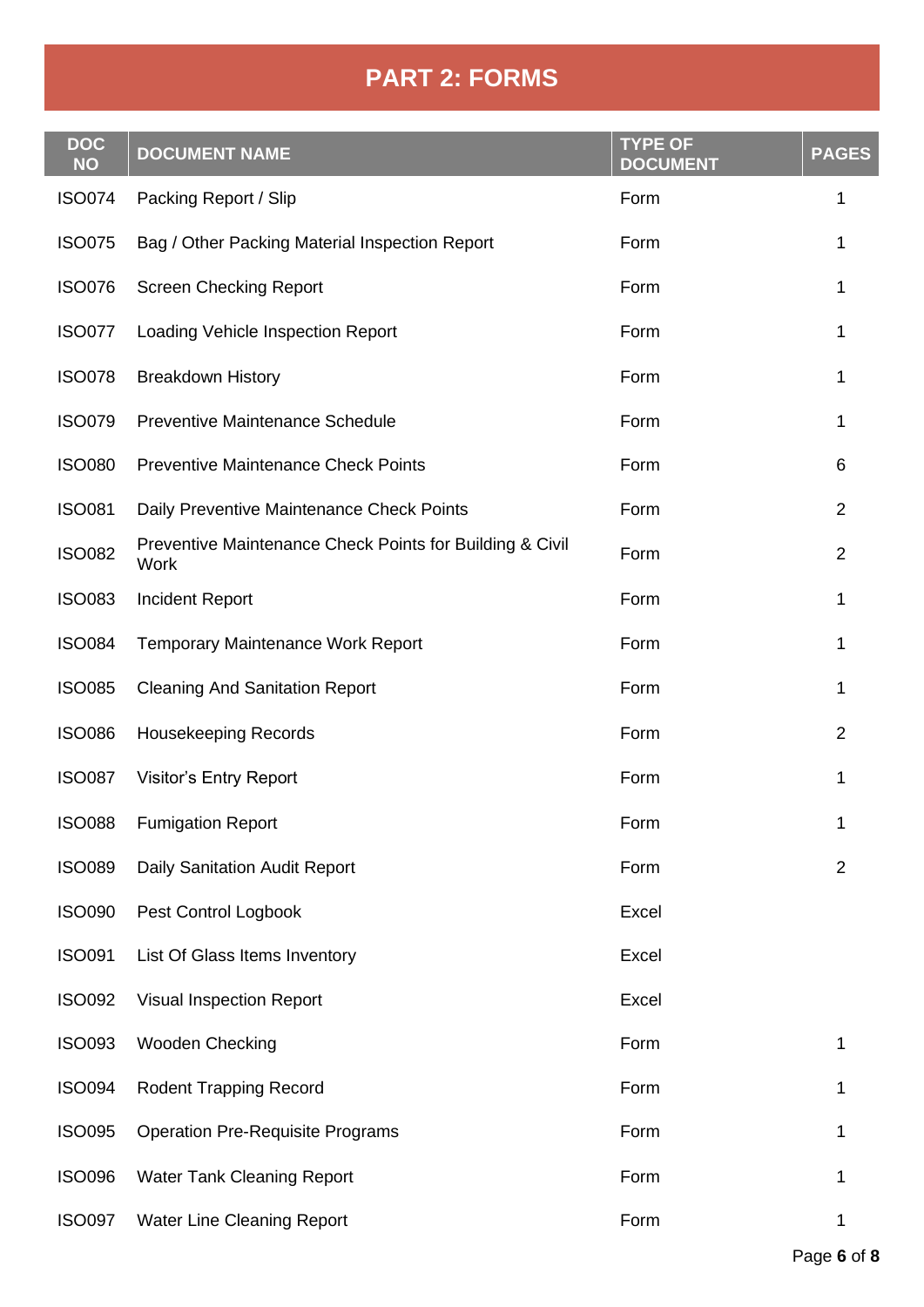| <b>DOC</b><br><b>NO</b> | <b>DOCUMENT NAME</b>                         | <b>TYPE OF</b><br><b>DOCUMENT</b> | <b>PAGES</b>   |
|-------------------------|----------------------------------------------|-----------------------------------|----------------|
| <b>ISO098</b>           | <b>Medical Check-Up Report</b>               | Form                              | $\overline{2}$ |
| <b>ISO99</b>            | <b>Production Plan</b>                       | Form                              | 1              |
| <b>ISO100</b>           | Disposal Of Non-Conforming Products          | Form                              | 1              |
| <b>ISO101</b>           | <b>Purchase Order</b>                        | Form                              | $\overline{2}$ |
| <b>ISO102</b>           | Indent And Incoming Inspection Record        | Form                              | 1              |
| <b>ISO103</b>           | Approved Vendor List Cum Open Purchase Order | Form                              | 1              |
| <b>ISO104</b>           | <b>Supplier Registration Form</b>            | Form                              | 1              |
| <b>ISO105</b>           | Open Purchase Order                          | Form                              | 2              |
| <b>ISO106</b>           | Supplier Audit Schedule                      | Form                              | 1              |
| <b>ISO107</b>           | <b>Supplier Audit Check List</b>             | Form                              | 4              |
| <b>ISO108</b>           | <b>Positive Recall Report</b>                | Form                              | 1              |
| <b>ISO109</b>           | pH Meter Calibration Report                  | Form                              | $\overline{2}$ |
| <b>ISO110</b>           | <b>Normality Record Sheet</b>                | Form                              | 1              |
| <b>ISO111</b>           | <b>Validation Report</b>                     | Form                              | 1              |
| <b>ISO112</b>           | Order Form/Order Confirmation                | Form                              | 1              |
| <b>ISO113</b>           | <b>Customer Feedback</b>                     | Form                              | 1              |
| <b>ISO114</b>           | <b>Customer Complaint Report</b>             | Form                              | 1              |
| <b>ISO115</b>           | Daily Stock Statement                        | Form                              | 1              |
| <b>ISO116</b>           | Design And Development Records               | Form                              | 1              |
| <b>ISO117</b>           | <b>Gate Pass</b>                             | Form                              | 1              |
| <b>ISO118</b>           | <b>Change Note</b>                           | form                              | 1              |
| <b>ISO119</b>           | <b>Corrective Actions Report</b>             | Form                              | 1              |
| <b>ISO120</b>           | Master List Cum Distribution List of Forms   | Form                              | 1              |
| <b>ISO121</b>           | <b>Master List of Records</b>                | Form                              | 1              |
| <b>ISO122</b>           | <b>Audit Plan</b>                            | Form                              | 1              |